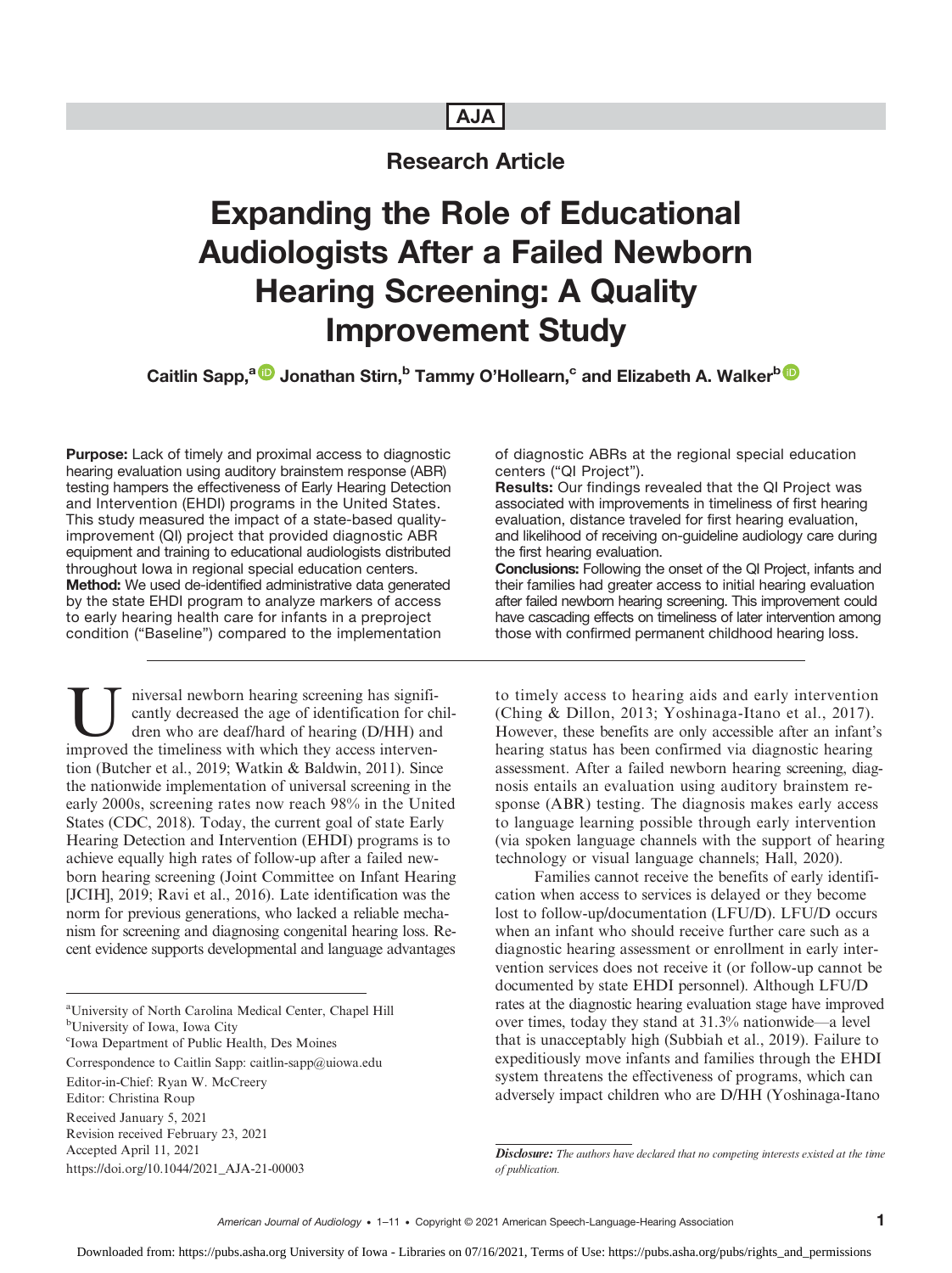et al., 2017). Despite access to newborn hearing screening, children with permanent congenital hearing loss (PCHL) do not always benefit from access to early intervention.

#### Barriers to EHDI Program Improvement

State EHDI programs face unique challenges to ensure infants receive timely care. Because EHDI programs are state entities, each state's program may differ in their programmatic execution and the populations they serve. State-led quality improvement (QI) efforts may be well suited to address state-specific issues. Among the most frequently cited areas of concern in improving EHDI program quality are (a) lack of access to pediatric audiologists who offer infant diagnostic services, (b) issues related to rurality, and (c) barriers stemming from socioeconomic status (SES). We will review these three issues and their role in LFU/D and delayed care.

#### Pediatric Audiology Shortage

Since universal hearing screening was first proposed, there has been an ongoing concern about the lack of qualified pediatric audiologists who are skilled in infant hearing assessment (Madell, 2009; Oyler & Gross, 2000; Shaw, 2013; Shulman et al., 2010; White et al., 2010). The literature identifies several potential explanations behind this shortage, including a low emphasis on infant audiology practices in audiology training programs, poor reimbursement rates for time-intensive infant hearing evaluations with ABR, and the necessity for specialized equipment (Shulman et al., 2010). More recent data about pediatric audiologist access patterns gathered using the EHDI-PALS (Pediatric Audiology Links to Services) web-based directory suggest that these concerns remain valid (Nagaraj & Winston-Gerson, 2019). EHDI-PALS contains self-reported audiology clinic information to help families identify local providers that accept pediatric patients in different age categories (although there is no formal requirement that audiology clinics participate in the EHDI-PALS directory). Nagaraj and Winston-Gerson's state-specific analysis showed that there was large variability in the density of audiology facilities equipped to perform ABR evaluations. They observed a 15-fold difference between the state with the highest density (Maine, 1.3 diagnostic audiology facilities/1000 births) and the state with the lowest density (California, 0.09 facilities/1000 births). They also observed a mismatch between the patients that providers are reportedly able to service (i.e., diagnostic evaluation for children < 12 months) and the specific clinical activities they report offering (i.e., ABR testing). This mismatch suggests the possibility that infants are receiving repeat hearing screening when they require a true diagnostic hearing evaluation. This represents care that is off-guideline from recommendations laid out in the JCIH position statement (2019), which indicates that rescreening should only involve a single rescreen of both ears during the same visit. If the infant does not pass the rescreen in one or both ears, they should be immediately referred for a diagnostic ABR evaluation, with no additional rescreens. Over and above the inherent risk of missing children with mild hearing loss and auditory neuropathy spectrum

disorder using current hearing screening technology, overscreening is associated with delayed identification in children with PCHL (Holte et al., 2012; Voss et al., 2016).

#### Rurality and Distance

A major concern for promoting EHDI timing goals is the disproportionate burden placed on rural families after an infant fails the newborn hearing screening (Shulman et al., 2010). Residents of rural communities experience delays accessing diagnosis (Bush et al., 2014), intervention (Barr et al., 2019), and hearing technology with appropriate follow up (Bush et al., 2013). Much of the previous research on newborn hearing health access and outcomes has taken place in rural regions of Appalachia. Investigators completed interviews with parents of children who needed EHDI follow-up (Elpers et al., 2016). Eighty-five percent of those parents (predominantly mothers) lived in counties considered "very rural." Their interviews revealed several themes related to access to care, challenges keeping followup appointments, and lack of resources. Families reported inconsistent information about clinics in their wider community that could provide ABR services and encountered lengthy wait times once a site was identified. Resource allocation factors included challenges with transportation, financial means to travel to appointments, and inability to take paid time off.

Barr et al. (2019) proposed alternative service delivery models such as telepractice and visiting specialists as a path to improve the broad range of service disparities for children with hearing loss in rural areas. Their work identified several consistent threads related to rural living. In some cases, they found that the impact of rural living compounds other negative prognostic factors such as low SES and poor/restricted coverage for related services and equipment. Families have indicated they were willing to participate in alternate service delivery models outside traditional clinics (Elpers et al., 2016).

#### **SES**

Families from disadvantaged backgrounds do not always access early hearing health care on par with families from more advantaged backgrounds (Shulman et al., 2010). This issue is of special concern given previous findings that infants from lower SES backgrounds are at increased risk of childhood hearing loss (Lantos et al., 2018). In their analysis, Lantos et al. attributed the increased PCHL rates to a high incidence of congenital cytomegalovirus infection and SES factors (with race as a proxy variable).

Lower SES families who pursue follow-up after a failed newborn hearing screening may experience delays compared to higher SES families (Holte et al., 2012). Medicaid insurance coverage can present an additional barrier related to SES. Medicaid is a publicly funded health insurance program that covers children and adults from low-income families or who meet other qualifications. While Medicaid policies provide broad coverage for diagnostic audiology and follow-up services, families must seek these services with a provider who has enrolled in the Medicaid program and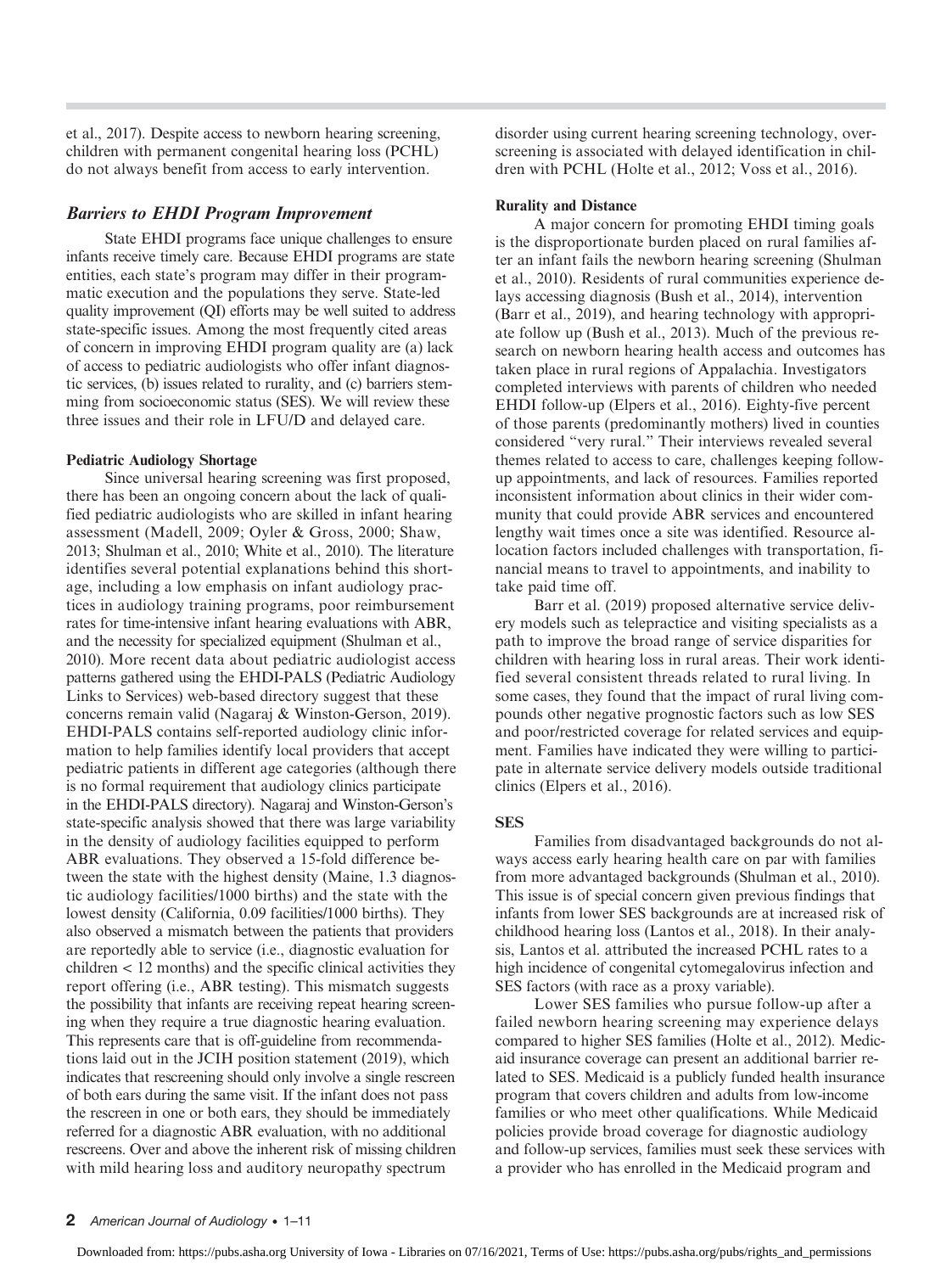agreed to accept the reimbursement rate negotiated by the Centers for Medicaid and Medicare Services. Low rates of provider participation in state Medicaid programs impact family access, especially for hearing technology (McManus et al., 2010).

# QI in EHDI

To help overcome these barriers to timely diagnostic services, the Iowa EHDI program developed a QI project focused on increasing access to infant diagnostic audiology services. QI projects in health care seek to improve the delivery of health services over the status quo through novel approaches to solve persistent problems (Deem et al., 2012; McLaughlin & Kaluzny, 2004). Within the EHDI domain, different states have applied QI principles to improve EHDI service delivery (Cockfield et al., 2012; Hunter et al., 2016; Russ et al., 2010; Tran et al., 2017). EHDI programs are well suited to continuous quality improvement (CQI) models. In CQI projects, the process of systems improvements is ongoing and does not carry the expectation of complete resolution of targeted problems. CQI requires a thorough understanding of a problem, a proposed mechanism for improvement, a framework for measuring the impact of the mechanism, and the capacity to integrate findings for future improvement. One common model that encapsulates these characteristics is the Plan–Do–Study–Act Model for Improvement (Taylor et al., 2014). This framework formed the basis of the current project.

#### Expanded Role for Educational Audiologists

This project expanded access to diagnostic ABR testing for newborn infants who fail the newborn hearing screenings by making these services available in Area Education Agencies (AEAs). An AEA is a regional education service division that provides special education and support services to public school districts (as well as nonpublic schools) within an assigned geographic boundary. Iowa is composed of nine AEAs (divided geographically) to provide these services throughout the state. On average, an AEA provides support for 37 school districts (range: 21–53). AEAs are a key component for school districts to meet federally mandated requirements under the Individuals with Disabilities in Education Act (IDEA) Part C and Part B (What is an AEA?, n.d.). Each AEA employs educational audiologists to meet the needs of school-age children who are D/HH in the classroom and infants and young children enrolled in Iowa's IDEA Part C early intervention program, Early ACCESS (Early ACCESS, n.d.). All AEA services fall under the Iowa Department of Education.

Iowa employs approximately 60 licensed educational audiologists throughout the nine AEAs and those audiologists deliver an array of hearing services. AEA audiologists identify hearing loss in older children through behavioral hearing evaluations, and guide students, families, and school teams during identification, diagnosis, and habilitation process. Children who meet eligibility requirements for AEA

audiology services are supported throughout the duration of their educational careers (AEA Services, n.d.). Qualifying children from birth to 3 years old receive an Individual Family Services Plan (IFSP) to ensure a Free and Appropriate Public Education (FAPE). IFSPs are plans set forth to provide necessary educational services and early intervention to those children and their families and FAPE regulations guarantee that children with disabilities receive access to an education that suits their needs. Iowa's educational audiologists are a part of the IFSP team for infants with hearing loss. These services typically involve performing behavioral and functional pediatric audiology assessments, including air- and sometimes bone-conduction testing. Although educational audiologists may need to have an understanding of ABR measures, they typically do not have access to equipment for conducting evoked potential assessments (Johnson & Seaton, 2021).

#### Goals of the Current Project

We sought to develop a program that leveraged the existing network of educational audiologists distributed throughout the state of Iowa to improve access to diagnostic auditory brainstem response services. Even in communities with a shortage of clinical pediatric audiologists, educational audiologists are present to meet the educational needs of children who are D/HH distributed throughout states (McCreery, 2014). A QI project using educational audiologists had the potential to address several of the barriers identified above. From a rural geographic perspective, because AEAs are located throughout the state of Iowa, every family should have an educational audiologist within a 30-min drive. Iowa AEA audiology services are provided as part of the IDEA Part C program and are free to Iowa families. This stands to reduce the disproportionate financial burden on low SES families (compounded in the case of both high co-pays for services and the need to be away from work to keep appointments at distant clinics). Infants with Medicaid whose families experience difficulty finding participating providers are also eligible to receive services with AEA audiologists. Finally, by expanding the types of audiological services that our educational audiologists perform to include ABR evaluations, we will increase the total number of potential sites for diagnosis in the state of Iowa. While our project does not directly address the persistent shortage of pediatric audiologists, it redeploys existing audiology staff in a new way to meet the specific needs of infants who do not pass the newborn hearing screening in rural communities. Furthermore, educational audiologists have experience working with families of children with hearing loss on a long-term basis. This experience may be beneficial when counseling parents of newly identified children; for example, including educational audiologists in the initial diagnostic process could facilitate the transition from screening to diagnosis to early intervention.

At the outset of the QI project in each participating AEA (see Figure 1), the Iowa EHDI program purchased diagnostic ABR equipment (Vivosonic or Interacoustic Eclipse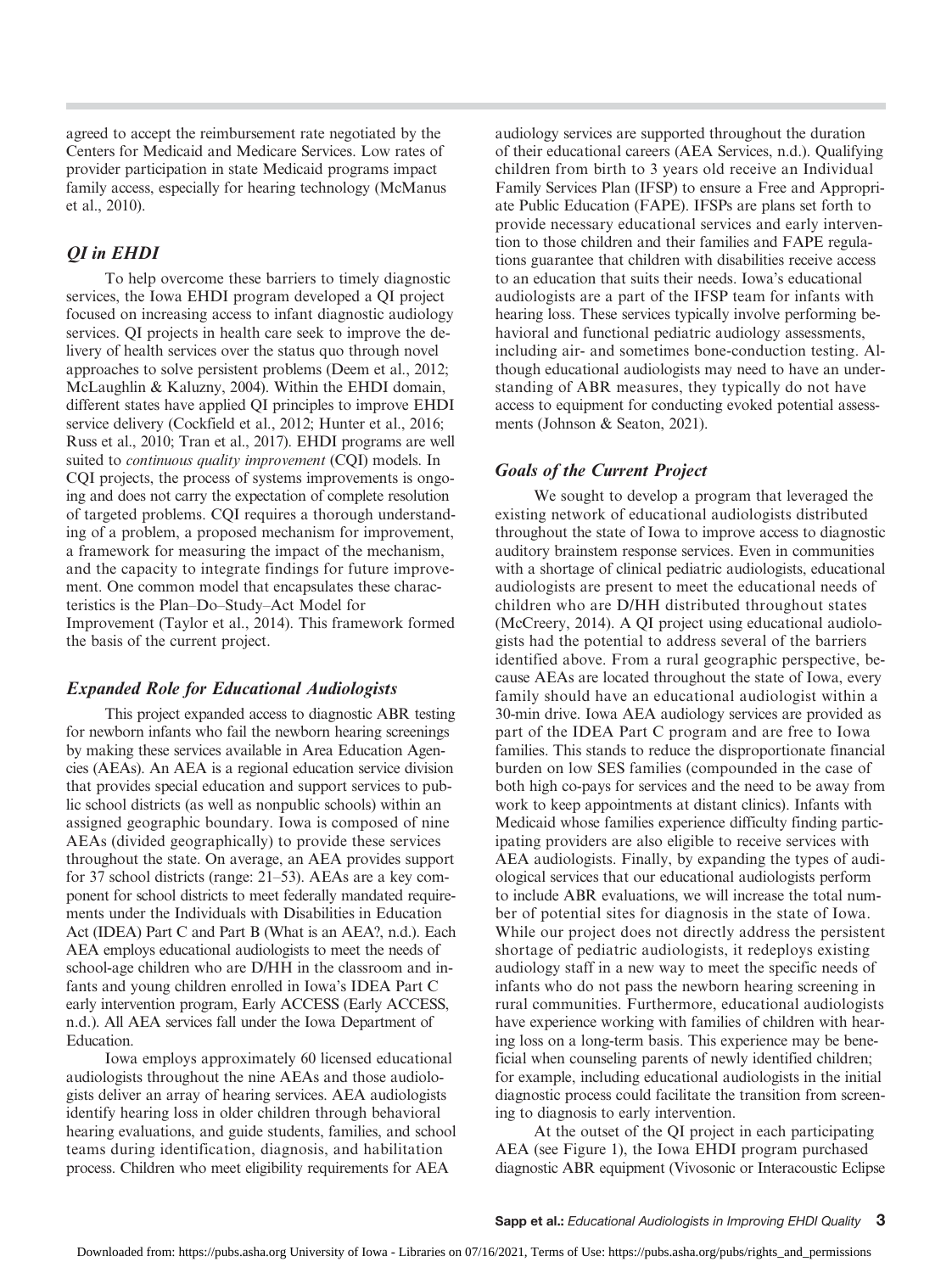

Figure 1. Map of Iowa and the Area Education Agency regions targeted by the quality improvement Project.

units) and scheduled sessions with a representative from the vendor. Audiology technical support personnel from the state EHDI program participated in these trainings. Each site received a diagnostic evoked potentials system. Both clicks and tone bursts were used during the ABR testing. Although the ABR systems were capable of doing both air and bone conduction, only air conduction was used on a regular basis. The EHDI program covered the initial cost of the equipment and consumables and each AEA covered ongoing maintenance costs (i.e., calibration) and the cost of consumables (e.g., electrodes, earphone tips, abrasive gel) unless the EHDI program secured other grant funding. Two pediatric audiologists, experienced in performing and interpreting ABRs, provided ongoing consultation and oversight of the ABR testing. Educational audiologists were asked to send ABR waveforms with their clinical interpretations to these pediatric audiologists for review initially. Once the educational audiologists felt comfortable interpreting the waveforms independently, they were not required to send the waveforms to the pediatric audiologists unless they had questions. These two audiologists were also available to the educational audiologists if they had additional needs (e.g., troubleshooting equipment, managing electrical noise). The ABR testing took place took place in an exam room or sound booth at the AEA office.

As part of the Plan–Do–Study–Act QI framework, we address three research questions related to its goals:

- a. How has the QI Project (expansion of regional educational audiology services to include diagnostic ABR) changed average age at diagnosis, compared to preproject Baseline?
- b. How has the QI Project changed the average distance that families travel for diagnosis, compared to preproject Baseline?

c. How has the QI project impacted the likelihood that infants receive on-guideline audiology care compared to preproject Baseline?

#### Method

To address the research questions outlined above, we analyzed infant records during a Baseline and a QI Project time interval, using the data tracked by the state EHDI program.

#### Iowa Department of Public Health EHDI data

We received a data set of de-identified records after completing a data-sharing agreement with the Iowa Department of Public Health (IDPH) EHDI program. Among several variables, the data set includes birth, screening, and hearing loss outcome information from all counties within the three AEAs involved in this project (see Table 1). These AEAs have participated in this project for the longest duration and therefore have the most data available for analysis.

The Iowa EHDI program tracks birthing and diagnostic data using eScreener Plus (eSP) software developed by OZ Systems. This tracking system records information including the birth location, date, time weight at birth, demographic information, presence or absence of risk factors for hearing loss, and hearing screening results. Each infant's record is updated as information becomes available (e.g., changes to demographics, additional hearing screenings, or diagnostic results). All the infants in our study had previously failed a newborn hearing screening and an outpatient rescreening when indicated (i.e., infants from the well-baby nursery). Per Iowa state recommendations, all outpatient rescreening appointments were to have been completed before 1 month of age.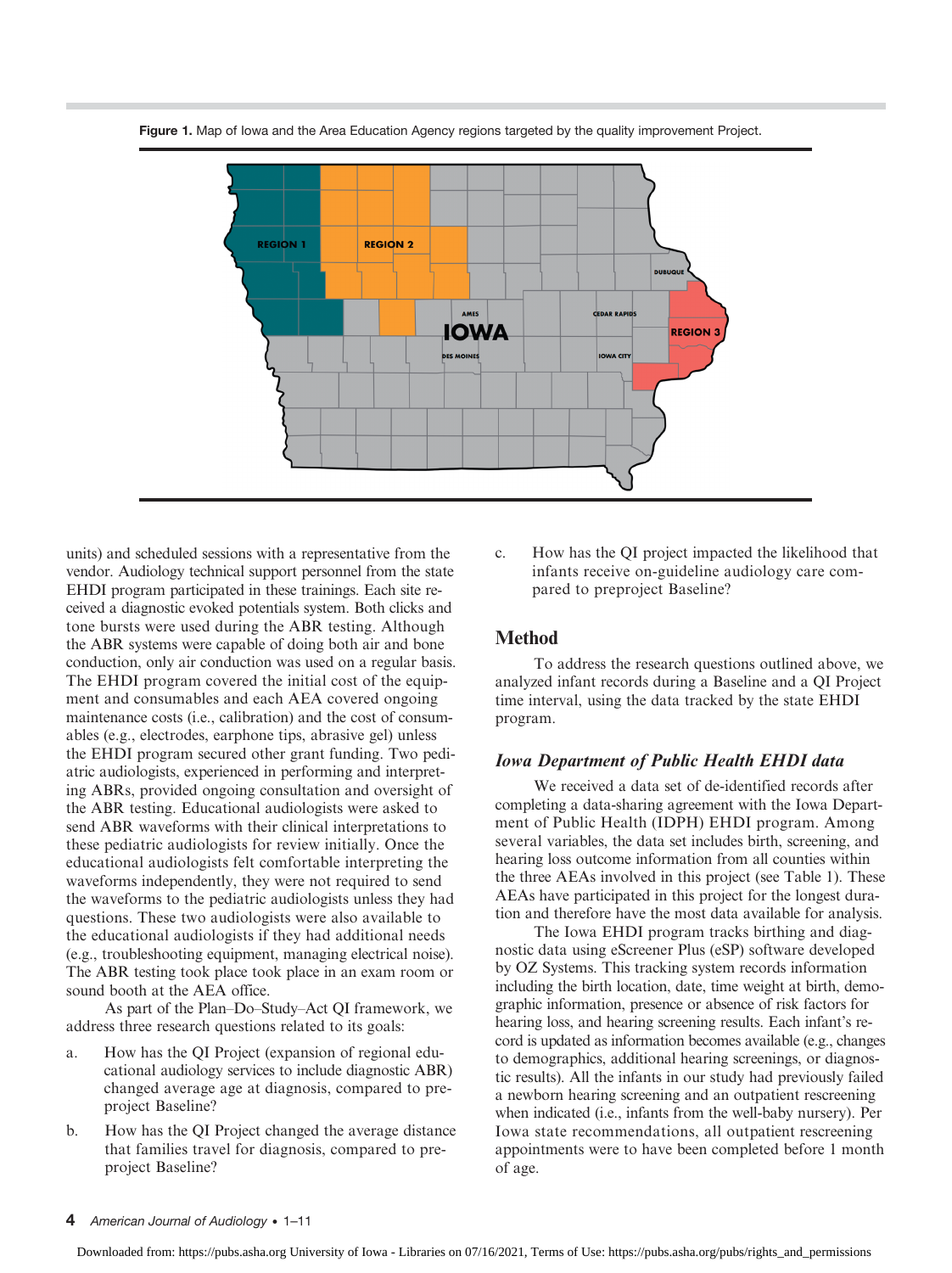Table 1. List of extracted variables from the OZ database for infants in this study.

| Date of birth<br>Sex<br>Race/ethnicity<br>City<br>State<br>Zip code<br>Birthing facility<br>Birth screen provider<br>Outpatient screen provider<br>Assessment provider<br>Patient outcome (e.g., deceased, moved out of state, complete                                                                                                   |
|-------------------------------------------------------------------------------------------------------------------------------------------------------------------------------------------------------------------------------------------------------------------------------------------------------------------------------------------|
| in process)<br>Hearing outcome (e.g., bilateral hearing loss complete, unilateral<br>hearing loss-in process, normal hearing)<br>Birth screen date                                                                                                                                                                                        |
| Birth screen outcome (e.g., bilateral pass, unilateral pass)<br>Outpatient screen outcome (e.g., bilateral pass, unilateral pass)<br>Audiological assessment outcome (e.g., bilateral hearing loss<br>complete, unilateral hearing loss-in process, normal hearing)<br>First test type<br>First diagnostic session date<br>Insurance type |

All EHDI records reviewed were extracted from eSP by the IDPH during the summer of 2020, de-identified, and shared via a secure data transfer with the research team. Table 1 lists the variables extracted from eSP. This project was completed under the approval of the University of Iowa Institutional Review Board under a datasharing agreement with IDPH. The University of Iowa Institutional Review Board determined that this project did not meet the criteria to be considered human subjects research.

#### Baseline and QI Project Conditions

For statistical comparison, we classified records into two groups: pre- and postonset of our QI project ("Baseline" and "QI Project"). Because the three AEAs began seeing patients for nonsedated ABR testing at different times, the date cutoffs are different for each region. We analyzed a total of 18 months of Baseline data and up to 55 months of QI Project (see Table 2 for inclusive dates by AEA region). We included all infants born within participating AEAs who failed the newborn hearing screening, including those who were eventually identified as having typical hearing after diagnostic testing. False positives (children with typical hearing who do not pass the initial newborn hearing screening or rescreening) represent a significant percentage of infants who receive early diagnostic evaluation due to the nature of population-level screening programs (Clemens et al., 2000). Thus, it was important to include the records of infants with typical hearing as part of the project.

We performed all data manipulation, analyses, and visualizations in RStudio 1.1.463, using the epitools, dplyr, and ggplot2 packages, aside from our distance calculation for which we used Microsoft Excel calculations with latitude and longitude coordinates (Aragon, 2020; Wickham, 2016;

Wickham et al., 2020). For both groups, we generated new variables to represent an infant's unadjusted age (in days) at the time of their diagnostic evaluation using their date of birth and the dates of service. We grouped infants by their date of birth: infant records with birth dates before the start of the project ("Baseline") and infant records during the active phase of the project ("QI Project"). We compared ages at first diagnostic exam across groups. Additionally, we created a new variable to account for distance traveled (in miles) for their diagnostic assessment. We used their home ZIP code and the ZIP code of their first diagnostic facility. We did not make adjustments to the distances calculated between home ZIP code and provider ZIP code to account for driving distances.

#### Analyses

We compared the distance traveled for the first diagnostic evaluation and child age in days at the first diagnostic evaluation using t tests with adjustments for unequal variance. To examine these differences by AEA Region, we performed follow-up two-way analyses of variance (ANOVAs) with condition (Baseline vs. QI Project) and region as the independent variables. Finally, to assess the quality of diagnostic assessment that infants received during QI Project, we calculated an odds ratio and confidence interval associated with receiving on-guideline audiology care during the first diagnostic hearing evaluation with an audiologist as a binary outcome.

#### **Results**

Table 3 shows the demographic makeup of our Baseline and QI conditions. To accurately compare metrics in the Baseline and QI Project phases, we were obliged to exclude a large number of infant records that were LFU/D from data analysis in the Baseline and QI Project (detailed outcome data is listed in Table 4). We classified infants as LFU/D when records did not contain documentation that they received a diagnostic evaluation after a failed newborn hearing screening. Table 4 contains the reason for the lack of a documented outcome as listed in their EHDI record. The most common reason for LFU/D was some permutation of EHDI staff having lost contact with families. Just over 32% of infants were LFU/D during the QI Project, which was significantly lower than the 42% of infants lost during the Baseline period  $(X^2 [1, n = 670] = 5.163)$ ,  $p = .023$ ). Table 5 compares demographic details for included infant records and those that we excluded due to LFU/D. In general, excluded records were more likely to come from racially and ethnically diverse backgrounds and have Medicaid health insurance. Although our total data set shows a preponderance of male infants, this difference is even more pronounced in the included set of records. Males represent 62% of records in the Baseline group and 66% of the QI Project group.

There was wide utilization of ABR services offered in targeted AEAs during the QI Project. In Region 1,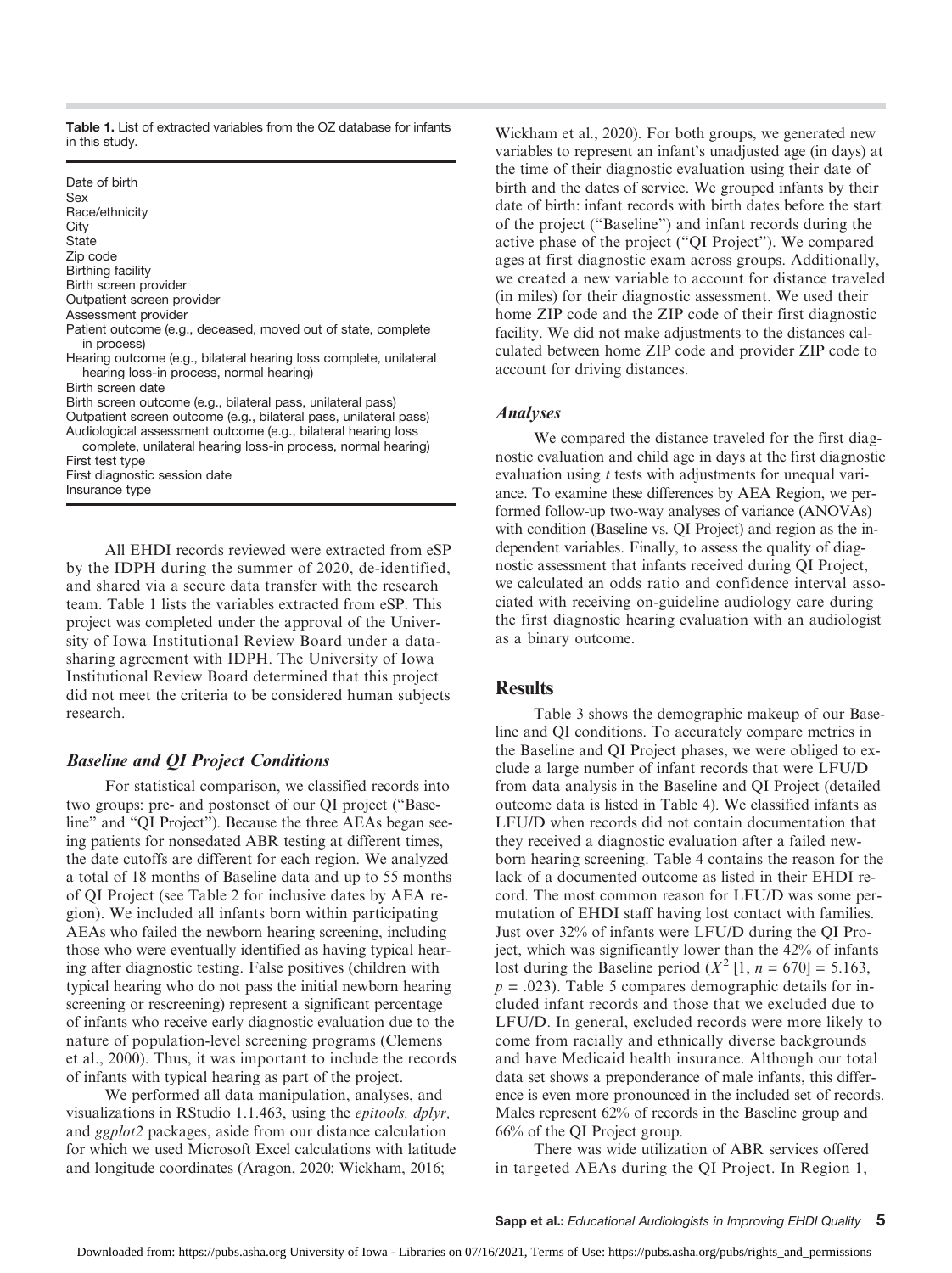| <b>AEA</b> region | <b>Baseline</b>       | Number of records | QI project            | Number of records |
|-------------------|-----------------------|-------------------|-----------------------|-------------------|
| AEA Region 1      | 02/01/2014-07/31/2015 | 80                | 08/01/2015-12/31/2019 | 162               |
| AEA Region 2      | 06/01/2015-11/30/2016 | 110               | 12/01/2016-12/31/2019 | 54                |
| AEA Region 3      | 02/01/2016-07/31/2017 | 159               | 08/01/2017-12/31/2019 | 106               |
| Total:            |                       | 349               |                       | 322               |

Table 2. Baseline and QI Project cutoffs and the relative contributions of records by each AEA region to our pooled sample of 671 records.

educational audiologists completed 35 diagnostic ABR exams and identified 12 cases of permanent childhood hearing loss (PCHL; out of 23 total cases of PCHL identified in Region 1 during the study period). In Region 2, educational audiologists completed 44 ABR exams and identified four cases of PCHL (out of nine total cases). Finally, in Region 3, educational audiologists completed five ABR exams and identified three cases of PCHL (out of 16 total cases).

#### Age at First Exam

To address our first research question, we compared infant age at the first diagnostic exam in the Baseline and QI Project conditions. Following implementation of our QI Project, average age at first diagnostic exam significantly decreased from an average of 95 days of life  $(SD = 103)$  to an average of 67.8 days in the targeted AEA regions  $SD =$ 75.4;  $p = .0014$ ; see Figure 2). Follow-up two-way ANOVA testing did not identify a significant main effect of AEA Region on this outcome,  $F(2,418) = 1.39, p = .25$ .

#### Distance Traveled for Diagnostic Exam

To address our second research question, we then compared the distance that families traveled from their home ZIP code to complete their first diagnostic assessment with an audiologist. A t test with Welch's adjustment for unequal variance revealed that following the implementation of our

Table 3. Demographic information about our Baseline and QI Project infant groups, excluding infants without final diagnosis.

| Demographic information            | <b>Baseline</b><br>$n = 205$ | <b>QI Project</b><br>$n = 217$ |
|------------------------------------|------------------------------|--------------------------------|
| Infant sex, female $(n; \%)$       | 78; 38%                      | 73: 34%                        |
| Medicaid insurance coverage (n; %) | 79: 39%                      | 13:6%                          |
| Hispanic or Latino (n; %)          | 39; 19%                      | 45; 21%                        |
| Maternal race                      |                              |                                |
| American Indian                    |                              | 2                              |
| Asian                              | 4                            | 9                              |
| <b>Black</b>                       | 10                           | 13                             |
| White                              | 168                          | 163                            |
| Multirace                          | 5                            | 4                              |
| Other                              | 17                           | 26                             |
| Final diagnosis of HL<br>(n; %)    | 50: 24.4%                    | 48: 22.1%                      |

QI Project, the average distance significantly decreased from 97.8 miles ( $SD = 58.9$ ) to 75.3 miles ( $SD = 53.6$ ;  $p < .0001$ ; see Figure 3). We then performed a two-way ANOVA to test the consistency and strength of this relationship across our three AEA Regions. We identified main effects of AEA region,  $F(2, 416) = 5.778$ ,  $p < .01$ ; condition,  $F(1, 416) =$ 17.87,  $p < .001$ ; and a significant interaction,  $F(2, 416) =$ 7.89,  $p < .001$ . Figure 4 shows this comparison. Post hoc Tukey analysis showed that AEA Region 1 alone experienced a significant decrease in the distance that families traveled for their first diagnostic assessment between the Baseline and QI Project conditions, decreasing from an average distance of 117 miles ( $SD = 65.6$ ) to 66.5 miles ( $SD = 61.5$ ;  $p < .001$ ). There were no significant changes in average distance traveled for first diagnostic exam in Region 2 or Region 3.

## On-Guideline Audiological Care

Finally, for our third research question, we examined the types of clinical activities that audiologists completed at the first diagnostic exam in our targeted regions during the QI Project interval (see Table 6). Per JCIH (2019) guidelines, the appropriate next step for each infant was a diagnostic hearing evaluation using ABR. Among infants born in the targeted regions, we calculated the odds of receiving a diagnostic ABR at the first hearing evaluation during the QI Project compared to Baseline (see Figure 5). We found that infants who received on-guideline care (received an

Table 4. Details for excluded records from each AEA and the reported reasons for incomplete outcomes.

| <b>Total excluded</b><br>records<br>$(N = 248)$     | AEA <sub>1</sub><br>$(n = 88)$ | AEA 2<br>$(n = 53)$ | AEA <sub>3</sub><br>$(n = 107)$ |
|-----------------------------------------------------|--------------------------------|---------------------|---------------------------------|
| In process                                          |                                |                     | 3                               |
| Deceased*                                           |                                | 2                   | 3                               |
| Family declined*                                    | 15                             | 13                  | 15                              |
| Lost contact                                        | 29                             | 23                  | 39                              |
| Moved out of state                                  | 14                             | O                   |                                 |
| Unable to contact/<br>contacted but<br>unresponsive | 28                             | 14                  | 40                              |

Note. AEA = Area Education Agency.

\*These categories were not included in lost to follow-up/documentation calculations.

#### 6 American Journal of Audiology • 1–11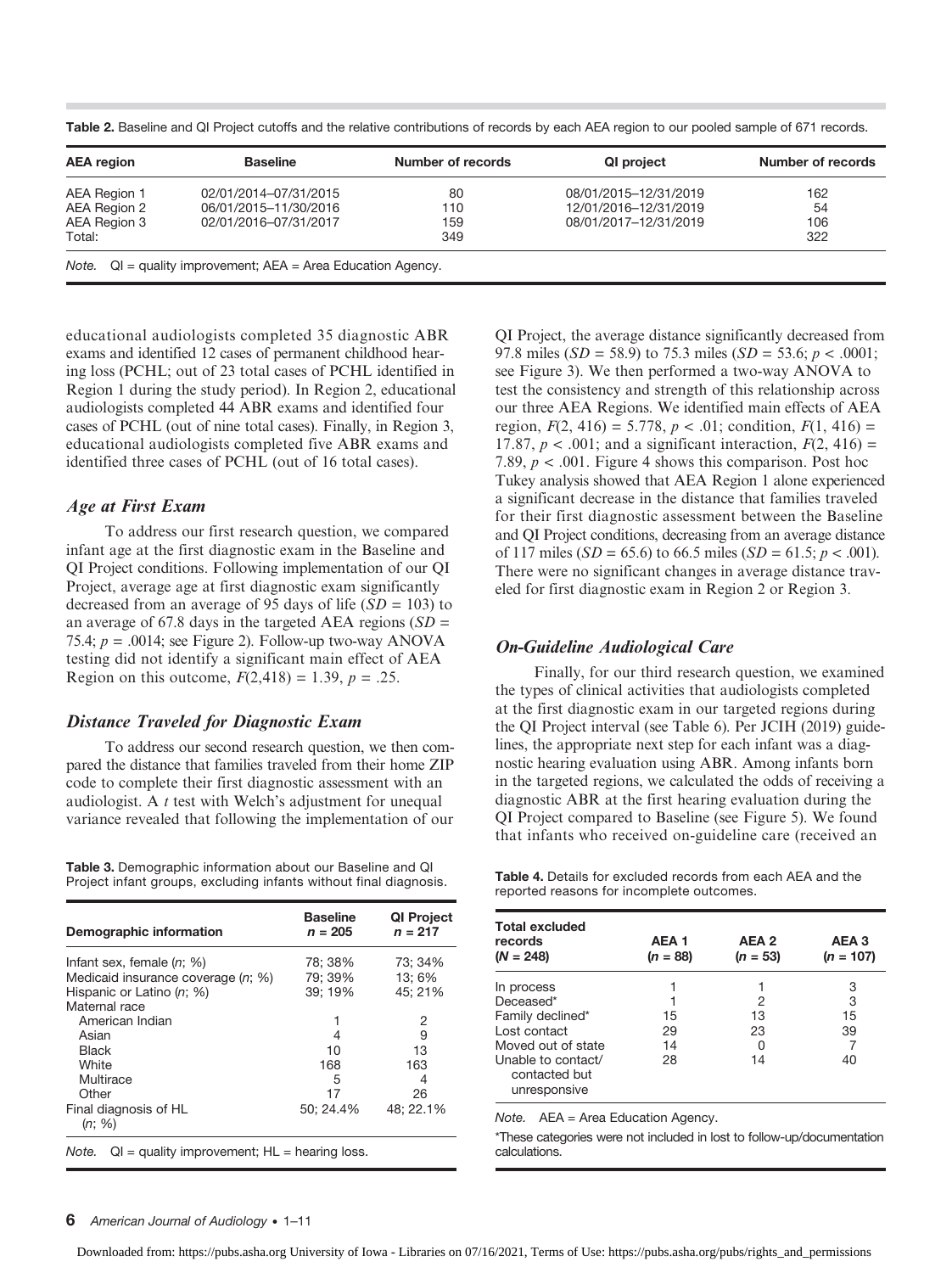Table 5. Demographic information in records that were included in our analyses and records that were excluded from our analyses (i.e., records with incomplete follow-up documentation).

| Demographic information               | <b>Excluded</b><br>records<br>$n = 249$ | <b>Included</b><br>records<br>$n = 422$ |
|---------------------------------------|-----------------------------------------|-----------------------------------------|
| Infant sex, female $(n; \%)$          | 109: 43.8%                              | 151: 35.8%                              |
| Medicaid insurance coverage<br>(n; %) | 82; 32.9%                               | 92: 21.8%                               |
| Hispanic or Latino (n; %)             | 63: 25.3%                               | 84: 19.9%                               |
| Maternal race                         |                                         |                                         |
| American Indian                       | 9                                       | З                                       |
| Asian                                 | 8                                       | 13                                      |
| <b>Black</b>                          | 29                                      | 23                                      |
| White                                 | 166                                     | 331                                     |
| Multirace                             | 5                                       | 9                                       |
| Other                                 | 32                                      | 43                                      |

ABR or auditory steady-state response at their first exam) were 2.52 times more likely to have been in the QI Project condition compared to the Baseline condition (95% CI [1.68– 3.76]). This advantage was statistically significant ( $p < .0001$ ).

#### Audiologists' Feedback About QI Project

Educational audiologists who participated in the QI project were informally surveyed in July 2018 (after all three AEAs had initiated ABR testing) regarding the benefits and weaknesses of performing unsedated ABRs as part of their services. Audiologists provided the following statements about the benefits:

- Wait to get in for diagnostic assessment is short/less time to worry
- Helps meet the national  $1-3-6$  goals
- Families do not have to travel long distances

Figure 2. Boxplot comparing the age (in days) at infant evaluation in the Baseline and QI Project conditions. The red dashed line represents the age cutoff for diagnosis recommended by the Joint Committee on Infant Hearing 2019 position statement. Group means appear in red.



Figure 3. Boxplot comparing the distance (in miles) that families traveled for infant evaluation in the Baseline and quality improvement (QI) Project conditions. Group means appear in red.



- Equipment is mobile, so if a parent cannot get to the location farther away for testing, the AEA can take it to an AEA satellite office that is closer
- Hospitals appreciate of local referral source versus sending (the patients) out of state
- Agency diagnosing is same agency providing early intervention services so quick referral
- Less time off work for families without resources and easier to comply with requests for sleeping baby
- Families leave with a better understanding of what test may be needed because the audiologist can

Figure 4. Boxplot comparing the change in distance traveled (in miles) for first hearing evaluation in the Baseline and QI Project conditions, stratified by Area Education Agency (AEA) region. Group means appear in red.



Sapp et al.: Educational Audiologists in Improving EHDI Quality 7

Downloaded from: https://pubs.asha.org University of Iowa - Libraries on 07/16/2021, Terms of Use: https://pubs.asha.org/pubs/rights\_and\_permissions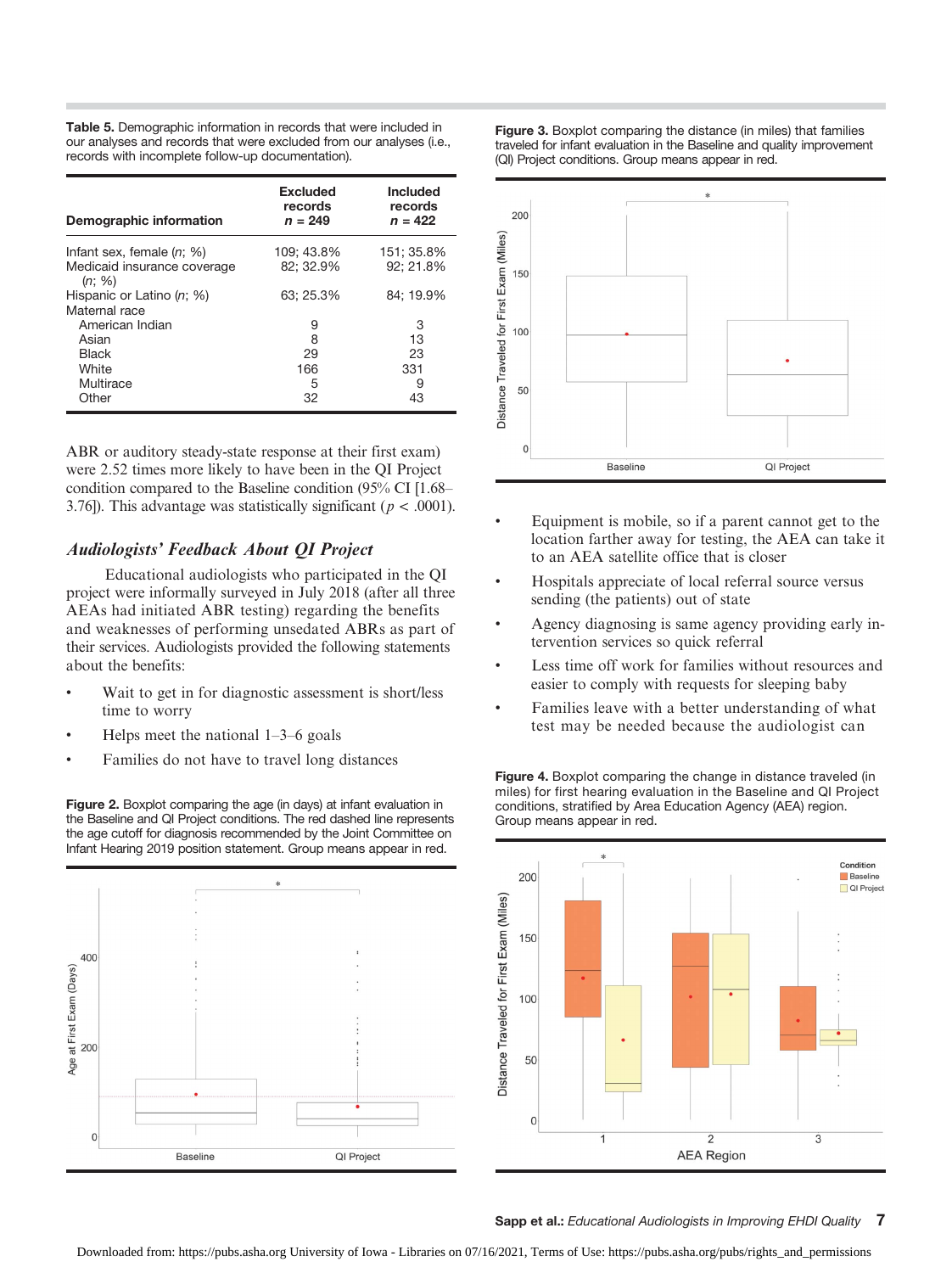Table 6. Detailed information about the audiology care that infants received at their first diagnostic assessment during the Baseline and QI project conditions. On-guideline care is denoted in bold font.

| <b>Audiology care</b>          | Baseline<br>$(n = 205)$ | QI project<br>$(n = 217)$ |
|--------------------------------|-------------------------|---------------------------|
| <b>ABR only</b>                | 30                      | 28                        |
| <b>ABR/ASSR</b>                | 3                       | 2                         |
| ABR/ASSR + OAE                 | 1                       | 17                        |
| <b>ABR/ASSR + Tympanometry</b> | 13                      | 10                        |
| ABR/ASSR + Tympanometry + OAE  | 20                      | 61                        |
| OAE only                       | 29                      | 14                        |
| $OAE + Tympanometry$           | 75                      | 63                        |
| Tympanometry only              | 13                      | 7                         |
| VRA only*                      |                         | O                         |
| $VRA + Tympanometry*$          | 3                       |                           |
| $VRA + OAE*$                   |                         |                           |
| VRA + Tympanometry + $OAE^*$   | 8                       | 5                         |
| Not reported                   | 8                       | 8                         |

Note. On-guideline care is denoted in bold font.  $QI =$  quality improvement; ABR = auditory brainstem response; OAE = otoacoustic emissions; VRA = visual reinforcement audiometry.

\*May reflect infants who did not receive timely assessments after failed newborn hearing screening and were first evaluated at older ages.

explain it to them or answer questions about next steps

• Families can be connected quickly and easily to family support (e.g., deaf mentor)

Figure 5. Distributions of on-guideline and off-guideline audiology care in the Baseline and QI Project conditions. Among infants who received on-guideline audiology care, the odds they were in the QI Project condition were 2.52 times those they were in the Baseline condition (95% CI [1.68, 3.76],  $p < .001$ ). On-guideline care entails any first diagnostic exam that included the use of auditory brainstem response technology (or auditory steady-state response) following a failed newborn hearing screening. QI = quality improvement.



- Infants can be referred straight from outpatient screen to AEA rather than wait for order from primary care physician
- Infants can avoid sedation with immediate referral
- Assists in timely child-find within the AEA system and decreases delay. The educational audiology referral can begin without the delay incurred while waiting for an appointment to a diagnostic center.

Compared to the reported benefits, audiologists reported a smaller number of weaknesses. These weaknesses involved concerns about sustainability and the amount of time it took to do the assessment and paperwork.

#### **Discussion**

We developed a QI project to address three factors that drive poor access to diagnostic evaluation after a failed newborn hearing screening. We increased the number of providers offering nonsedated hearing evaluations with ABR by training educational audiologists (or offering refresher training) and providing ABR equipment in regional AEA locations. This reduced the geographic burden on families who live in rural communities by bringing needed services to them. By offering these services in an educational audiology model, our project increased access to early diagnostic audiology testing infants from all SES backgrounds.

This project leveraged existing educational audiology networks and thereby expanded access without the use of additional staff. This expanded access benefits families whose children are diagnosed with PCHL by allowing them to seek intervention and medical management earlier than peers who are identified later. It also benefits families of children with typical hearing and the state EHDI program. Regardless of findings, parents can receive information about their child's hearing status sooner and receive it closer to home when a greater number of pediatric audiologists provide infant diagnostic hearing evaluations in more rural communities. Children diagnosed at younger ages may be less likely to require a sedated exam to ascertain hearing status (JCIH, 2019). By effectively detecting typically hearing children and moving them out of active EHDI case management, we can direct more resources toward supporting families of children with PCHL.

#### QI Project Effectiveness

To test the impact of our QI Project on EHDI program quality, we used an administrative data set to examine age at first diagnostic evaluation and distance traveled for first evaluation. Research with administrative data gleans additional value out of state health resources devoted to tracking health outcomes. These actions represent the "study" component of our Plan–Do–Study–Act QI framework.

During the QI Project period, we saw the distance traveled by families for the first diagnostic audiology exam drop significantly, although this benefit appeared to be concentrated within a single targeted AEA (Region 1). Region 1 is located in the extreme northwest corner of the state, and

#### 8 American Journal of Audiology • 1–11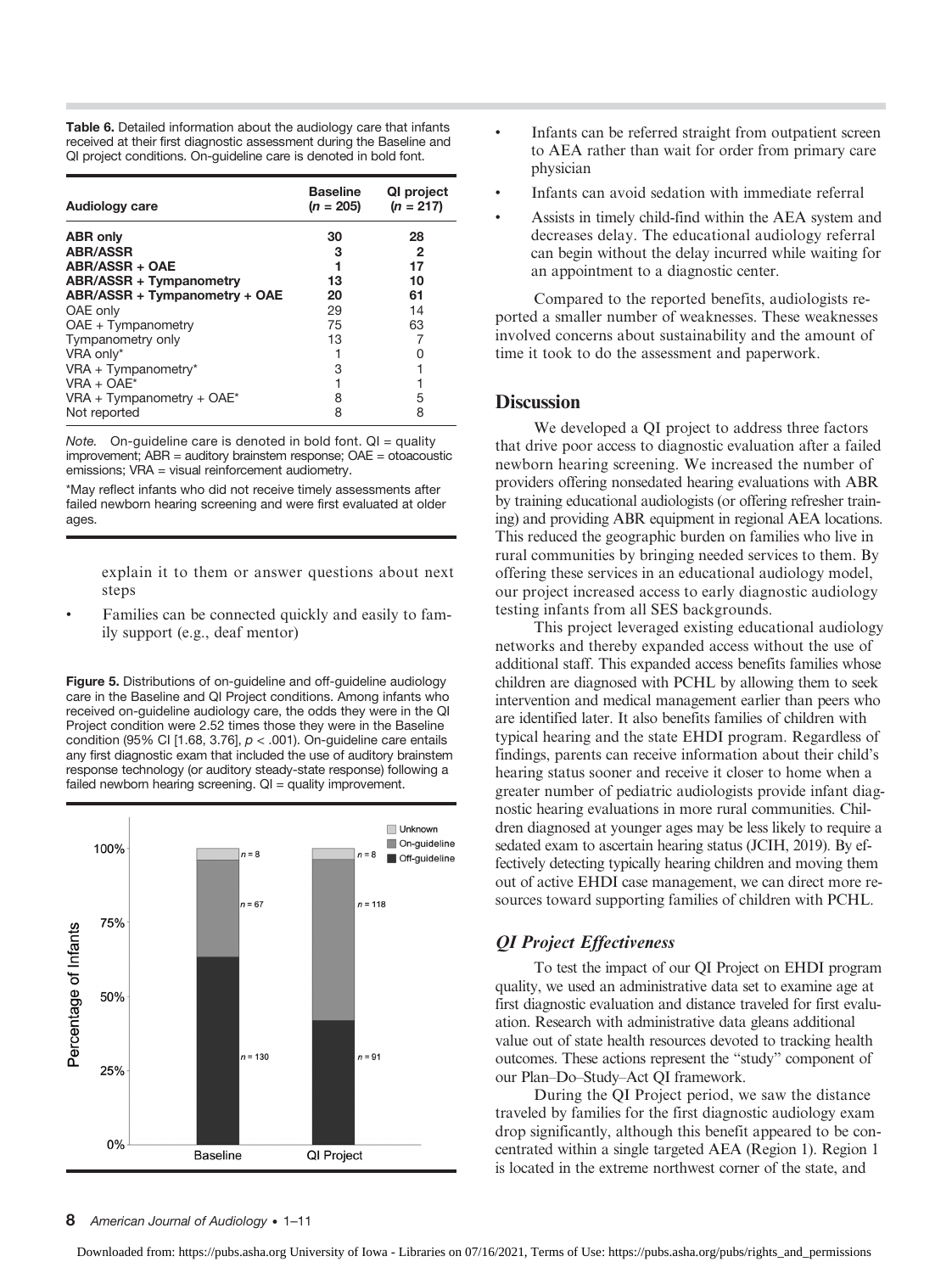these changes may reflect fewer families seeking diagnosis with an out of state provider in Nebraska or South Dakota during the QI Project. During the QI Project condition, many families continued to receive a diagnostic exam at a non-AEA audiologist. By training additional audiologists to provide highly skilled infant hearing evaluations as part of this project, however, we observed an overall shift in the geographic burden families faced for diagnosis. Both these findings speak directly to the potential for this QI project to address the rural hearing health care concerns identified in Barr et al. (2019) by expanding the number of providers and decreasing the distance between patients and providers. When there are fewer audiologists and audiology sites offering ABR services in the community, each diagnostic site who does offer them must shoulder a greater proportion of the caseload in their catchment region. Resulting concentration of services at diagnostic sites can lead to lengthy waiting times for ABR appointments. Delays in appointment availability has figured among the top concerns of state EHDI leadership (Muñoz et al., 2011) and will necessarily lead to later ages at hearing confirmation.

We also observed average age at first diagnostic evaluation drop significantly since the rollout of our QI Project in the targeted regions. Younger age at first exam is positively related to the likelihood of confirmed diagnosis of PCHL by 3 months of age (Shanker et al., 2019). Improving age at first hearing evaluation may prevent delays from having cascading effects on timeliness of other intervention steps in infants with confirmed PCHL (Bush et al., 2013; Holte et al., 2012).

Our final metric found that our QI Project was associated with increased odds that infants will receive a true diagnostic hearing assessment at their first appointment with an audiologist. This is a promising evidence that our QI Project not only expands access to care but also may lead to improved implementation of JCIH guidelines. While our findings from the QI Project condition reveal improvements over time, a large number of families continue to receive off-guideline care during their first audiology assessment (i.e., receive repeat hearing screening or tympanometry alone). One potential explanatory factor is that, in non-AEA settings, families may be required to have an initial in-person appointment to establish care with a provider before scheduling a full ABR or are first directed to an otolaryngologist after failed newborn hearing screening without the capacity to perform infant hearing evaluations. The redundant hearing screening may therefore be an incidental occurrence as part of an initial intake visit. Future research should examine the practice patterns that lead to this mismatch between what appointment infants need and the appointment they have scheduled (e.g., referral processes, information sharing, provider education).

#### **Limitations**

There are several limitations in this QI project analysis that are worth noting. First, there is a possibility that we did not truly capture a baseline for AEA regions. Prior to the current QI Project, our state EHDI program experimented with the use of telepractice to perform ABRs in rural Iowa. This creates the risk that our Baseline level of access in some regions was artificially inflated compared to other regions. However, during the tenure of the telehealth project, staff performed only 12 ABRs over 4 years due to logistic and billing constraints. The risk of bias that this introduces would be toward null findings: had the previous QI project increased access to ABR evaluations, we would have been less likely to detect a significant shift.

Another limitation of our study is our inability to capture how much of the improvements we observed are attributable to global improvements in EHDI service delivery during the period and how much is attributable to our QI Project. The span we included was short and, to our knowledge, does not overlap with any other major QI efforts in our state. We also used ages and distances associated with an infant's first diagnostic assessment. The first diagnostic evaluation represents a best-case scenario: an infant's family receiving a definitive diagnosis as typical hearing or as having a PCHL during their first encounter with an audiologist. We know from recent epidemiological literature that families often require multiple appointments to receive a firm diagnosis (Awad et al., 2019; Holte et al., 2012). Finally, we used residential ZIP codes to determine the distance traveled for first diagnostic assessment instead of home address. Our data set contained de-identified infant records which precluded the use of information such as home address which could be linked to subjects. We applied this categorization approach in the QI Project period as well as the Baseline period and thus do not believe that we introduced nonrandom error.

Another limitation is that we did not systematically obtain feedback from educational audiologists who were involved in the project (although we did query the audiologists about their attitudes regarding benefits and weakness of the program). An important future direction would be to collect surveys from the participating AEA providers. These surveys could include specific questions, such as the administrative burden of conducting the ABRs in addition to their other duties in the schools.

Although our project takes advantage of existing audiology providers to fill gaps in access to infant hearing evaluation, its implementation does not solve the problem of an overall shortage of pediatric audiologists or the need for greater audiology participation in state Medicaid programs. The need remains for expanded service provision in rural communities, especially for infants with PCHL who require prompt fitting of amplification and medical management (which do not fall under the purview of AEA services).

#### Clinical Implications

One final potential benefit of the proposed model for diagnostic services is the opportunity for service integration between educational audiologists and early intervention providers. In our state, AEAs also administer the Early ACCESS program. Early ACCESS is Iowa's statewide program for early intervention services under the IDEA Part C.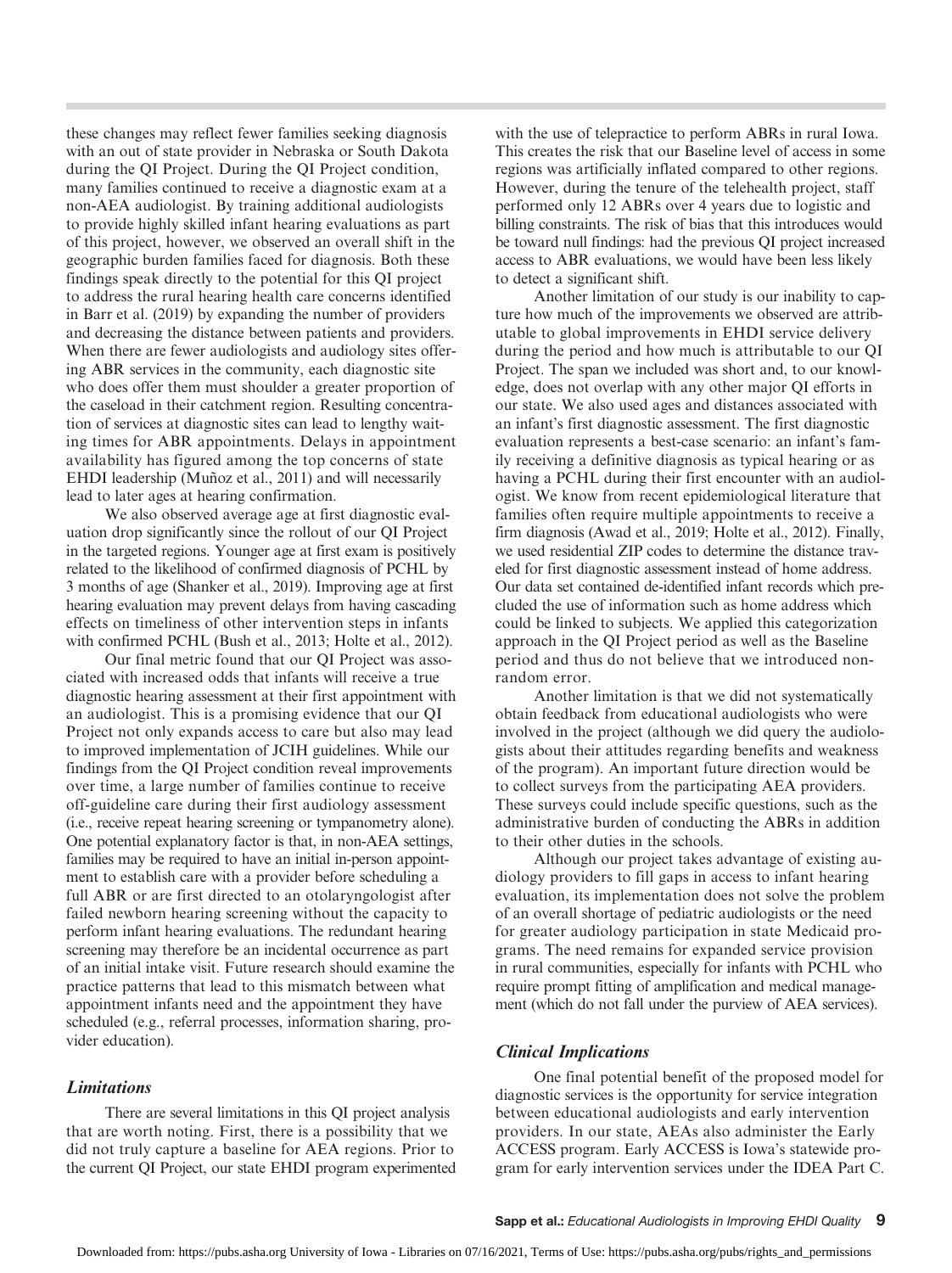The same audiologists who identify hearing loss under this QI Project will go on to provide audiology support for these infants and families throughout their educational tenure. Accessing diagnostic services within an education audiology system eliminates the need for handoff between clinical audiologists and early intervention teams. Poor handoff is thought to contribute to relatively low rates of early intervention enrollment (Conroy et al., 2018), even in areas with high rates of follow up for diagnostic services. Future research about this QI Project should examine its potential for improving rates of Early ACCESS enrollment and parent satisfaction with integrated diagnostic and intervention services.

### **Conclusions**

Our goals in the current study were to describe a QI project taking place through a partnership between the Iowa EHDI program and educational audiology departments throughout the state and measure its impact on several indicators of quality. With the support of the state EHDI department (through access to ABR equipment, technical support, and training), educational audiologists in Iowa began performing infant diagnostic testing in rural communities where there is otherwise a lack of services. Using a Plan–Do–Study–Act framework, we measured significant decreases in the distance traveled for diagnostic evaluation and age at first diagnostic evaluation for infants born in regions targeted by our QI Project. We also found that children born in the targeted areas during the QI Project had greater odds of receiving care that complied with recommendations in the JCIH position statement. This QI Project shows potential for expanding access to diagnostic services in rural communities and increasing the average quality of care that infants receive after having failed the newborn hearing screening.

#### Acknowledgments

This work was supported by National Institutes of Health Grants NIH/NIDCD R21 DC015832 awarded to Elizabeth A. Walker. The content of this project is solely the responsibility of the authors and does not necessarily represent the official views of the National Institute on Deafness and Other Communication Disorders or the National Institutes of Health. The following people provided support, assistance, and feedback at various points in the project: Margaret Dallapiazza, Ryan McCreery, Erik Jorgensen, Kelsey Feller (Iowa Department of Public Health), Amanda Hagerman, Kade Schemahorn, and Eric Benzing.

## **References**

- AEA Services. (n.d.). [Homepage]. Retrieved March 3, 2020, from <http://www.iowaaea.org/about/aea-services/>
- Aragon, T. (2020). epitools: Epidemiology Tools. R package version 0.5–10.1. https://rdrr.io/cran/epitools/
- Awad, R., Oropeza, J., & Uhler, K. M. (2019). Meeting the joint committee on infant hearing standards in a large metropolitan children's hospital: Barriers and next steps. American Journal

of Audiology, 28(2), 251–259. [https://doi.org/10.1044/2019\\_](https://doi.org/10.1044/2019_AJA-18-0001) [AJA-18-0001](https://doi.org/10.1044/2019_AJA-18-0001)

- Barr, M., Dally, K., & Duncan, J. (2019). Service accessibility for children with hearing loss in rural areas of the United States and Canada. International Journal of Pediatric Otorhinolaryngology, 123, 15–21.<https://doi.org/10.1016/j.ijporl.2019.04.028>
- Bush, M. L., Bianchi, K., Lester, C., Shinn, J. B., Gal, T. J., Fardo, D. W., & Schoenberg, N. (2014). Delays in diagnosis of congenital hearing loss in rural children. The Journal of Pediatrics, 164(2), 393–397.<https://doi.org/10.1016/j.jpeds.2013.09.047>
- Bush, M. L., Burton, M., Loan, A., & Shinn, J. B. (2013). Timing discrepancies of early intervention hearing services in urban and rural cochlear implant recipients. Otology & Neurotology, 34(9), 1630–1635.<https://doi.org/10.1097/MAO.0b013e31829e83ad>
- Butcher, E., Dezateux, C., Cortina-Borja, M., & Knowles, R. L. (2019). Prevalence of permanent childhood hearing loss detected at the universal newborn hearing screen: Systematic review and meta-analysis. PLOS ONE, 14(7), Article e0219600. <https://doi.org/10.1371/journal.pone.0219600>
- Centers for Disease Control. (2018). 2018 Annual Data Early Hearing Detection and Intervention Program. [https://www.cdc.gov/](https://www.cdc.gov/ncbddd/hearingloss/ehdi-data2018.html) [ncbddd/hearingloss/ehdi-data2018.html](https://www.cdc.gov/ncbddd/hearingloss/ehdi-data2018.html)
- Ching, T. Y. C., & Dillon, H. (2013). Major findings of the LOCHI study on children at 3 years of age and implications for audiological management. International Journal of Audiology, 52(Suppl. 2), S65-S68. [https://doi.org/10.3109/14992027.2013.](https://doi.org/10.3109/14992027.2013.866339) [866339](https://doi.org/10.3109/14992027.2013.866339)
- Clemens, C. J., Davis, S. A., & Bailey, A. R. (2000). The falsepositive in universal newborn hearing screening. Pediatrics, 106(1), e7.<https://doi.org/10.1542/peds.106.1.e7>
- Cockfield, C. M., Garner, G. D., & Borders, J. C. (2012). Followup after a failed newborn hearing screen: A quality improvement study. ORL-Head and Neck Nursing, 30(3), 9–13.
- Conroy, K., Rea, C., Kovacikova, G. I., Sprecher, E., Reisinger, E., Durant, H., Starmer, A., Cox, J., & Toomey, S. L. (2018). Ensuring timely connection to early intervention for young children with developmental delays. Pediatrics, 142(1), Article e20174017. [https://doi.org/10.1542/peds.2017-4017](http://doi.org/10.1542/peds.2017-4017)
- Deem, K. C., Diaz-Ordaz, E. A., & Shiner, B. (2012). Identifying quality improvement opportunities in a universal newborn hearing screening program. Pediatrics, 129(1), e157–e164. [https://doi.](https://doi.org/10.1542/peds.2011-0912) [org/10.1542/peds.2011-0912](https://doi.org/10.1542/peds.2011-0912)
- Early ACCESS. (n.d.). [Homepage]. Retrieved March 1, 2020, from<https://educateiowa.gov/pk-12/early-childhood/early-access>
- Elpers, J., Lester, C., Shinn, J. B., & Bush, M. L. (2016). Rural family perspectives and experiences with early infant hearing detection and intervention: A qualitative study. Journal of Community Health, 41(2), 226–233. [https://doi.org/10.1007/s10900-](https://doi.org/10.1007/s10900-015-0086-1) [015-0086-1](https://doi.org/10.1007/s10900-015-0086-1)
- Hall, M. L. (2020). The input matters: Assessing cumulative language access in deaf and hard of hearing individuals and populations. Frontiers in Psychology, 11, 1407. [https://doi.org/10.3389/](https://doi.org/10.3389/fpsyg.2020.01407) [fpsyg.2020.01407](https://doi.org/10.3389/fpsyg.2020.01407)
- Holte, L., Walker, E., Oleson, J., Spratford, M., Moeller, M. P., Roush, P., Ou, H., & Tomblin, J. B. (2012). Factors influencing follow-up to newborn hearing screening for infants who are hard of hearing. American Journal of Audiology, 21(2), 163–174. [https://doi.org/10.1044/1059-0889\(2012/12-0016\)](https://doi.org/10.1044/1059-0889(2012/12-0016))
- Hunter, L. L., Meinzen-Derr, J., Wiley, S., Horvath, C. L., Kothari, R., & Wexelblatt, S. (2016). Influence of the WIC program on loss to follow-up for newborn hearing screening. Pediatrics, 138(1), Article e20154301.<https://doi.org/10.1542/peds.2015-4301>
- Johnson, C. E., & Seaton, J. B. (2021). Educational Audiology Handbook (3rd ed.). Plural.